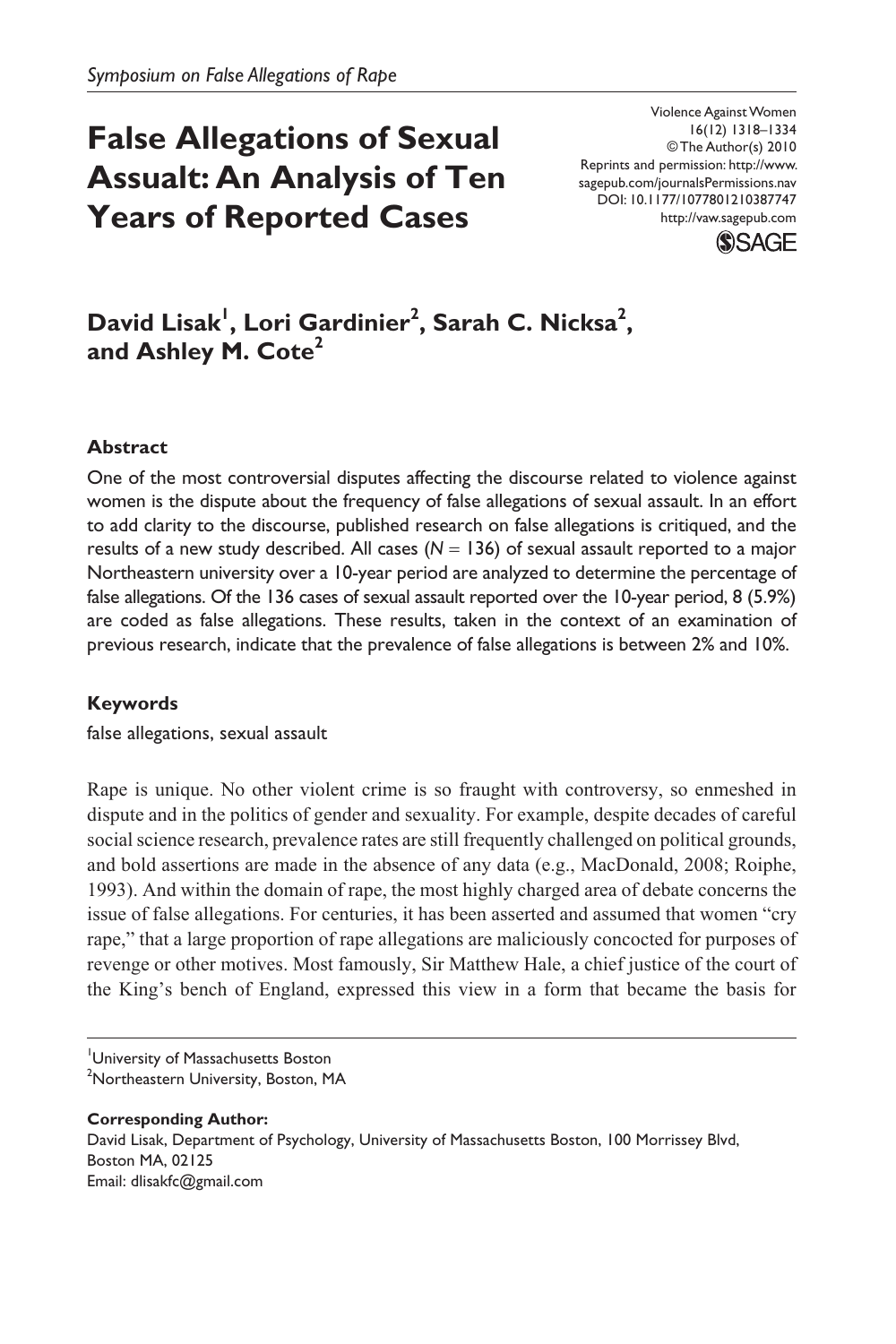special jury instructions that would be used late into the 20th century (Schafran, 1993). Hale (1847) wrote,

It is true rape is a most detestable crime, and therefore ought severely and impartially to be punished with death; but it must be remembered, that it is an accusation easily to be made and hard to be proved, and harder to be defended by the party accused, tho never so innocent. (p. 634)

The heated public discourse about the frequency of false rape allegations often makes no reference to actual research. When the discourse does make reference to research, it often founders on the stunning variability in research findings on the frequency of false rape reports. A recently published comprehensive review of studies and reports on false rape allegations listed 20 sources whose estimates ranged from 1.5% to 90% (Rumney, 2006). However, when the sources of these estimates are examined carefully it is clear that only a fraction of the reports represent credible studies and that these credible studies indicate far less variability in false reporting rates.

Before examining the sources of these varying estimates of the frequency of false rape allegations, it is important to identify the key methodological issues that make this a uniquely challenging area of research.

# **Key Methodological Issues**

#### *The Definition of a False Allegation*

As in any domain of research, you cannot accurately measure what you cannot reliably define. Unfortunately, many published reports either do not explicitly define what constitutes a false rape allegation or they rely on data that demonstrably include many cases that fall outside the parameters of accepted definitions. To classify a case as a false allegation, a thorough investigation must yield evidence that a crime did not occur. This definition has been most clearly and explicitly articulated by the International Association of Chiefs of Police (IACP) in its comprehensive model policy and accompanying issues paper on the investigation of sexual assault cases (IACP, 2005a, 2005b):

The determination that a report of sexual assault is false can be made only if the evidence establishes that no crime was committed or attempted. *This determination can be made only after a thorough investigation*. This should not be confused with an investigation that fails to prove a sexual assault occurred. In that case the investigation would be labeled unsubstantiated. *The determination that a report is false must be supported by evidence that the assault did not happen*. (IACP, 2005b, pp. 12-13; italics in original)

"Evidence that the assault did not happen" might include, for example, physical evidence and/or statements from credible witnesses that contradict key aspects of a victim's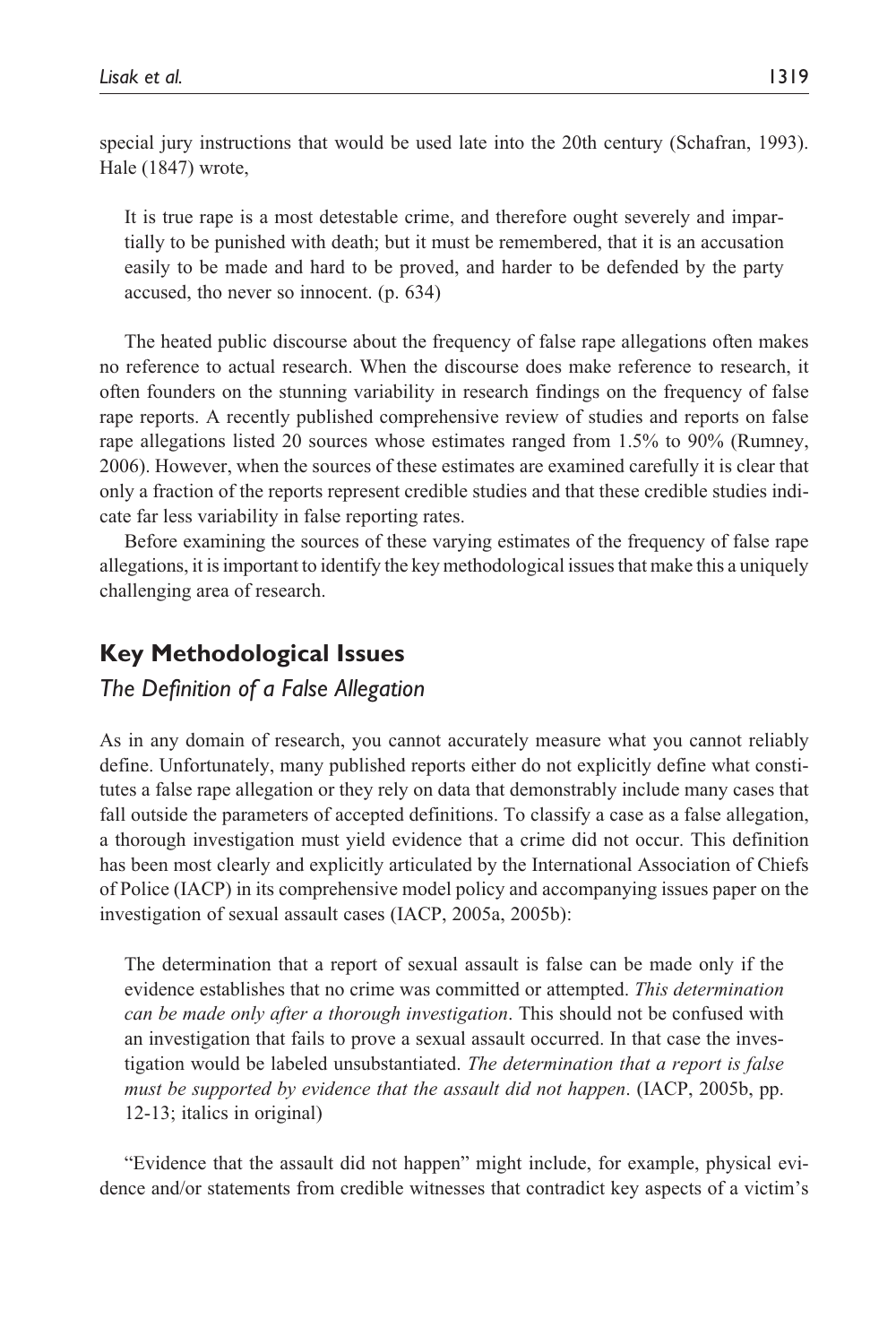account. Such evidence would be distinct from more general "credibility" evidence, for example, a delayed report; an apparent inconsistency in the victim's statement – which has often been used by police investigators to discount a rape victim's report (e.g., Kelly, Lovett, & Regan, 2005; Lea, Lanvers, & Shaw, 2003).

Law enforcement organizations have also issued guidelines on what does not constitute a false allegation (Federal Bureau of Investigation [FBI], 1997, 2004; IACP, 2005b). Examples of factors that *do not*, by themselves, mean that a case is a false allegation include:

- A case in which the victim decides not to cooperate with investigators. Victims make such decisions for many reasons (Jordan, 2004; Lea et al., 2003 ).
- A case in which investigators decide that there is insufficient evidence to proceed toward a prosecution. Rape cases, particularly nonstranger cases, are very difficult to investigate and prosecute, and many investigations are aborted because of these difficulties and because of the perception that successful prosecution is unlikely (Clark & Lewis, 1977; Frazier & Haney, 1996; Frohmann, 1991; Spohn, Beichner, & Davis-Frenzel, 2001).
- A case in which the victim appears to make inconsistent statements, or even lies about certain aspects of the incident. Traumatized individuals tend to recall events in a fragmented fashion, which makes apparent inconsistencies likely (Halligan, Michael, Clark, & Ehlers, 2003); victims may well try to hide certain facts, for example, use of an illegal drug or a particularly humiliating act they suffered—out of fear that they will be treated with suspicion or simply because of the intense shame they experience (Jordan, 2004).
- A case in which a victim makes a delayed report of the incident or in which a victim was extremely intoxicated. Delayed reporting is extremely common in rape cases (National Victim Center and the Crime Victims Research and Treatment Center, 1992), and there is evidence that intoxicated individuals are at increased risk of being targeted by sexual predators (Abbey, Zawackia, Buck, Clinton, & McAuslan, 2004; Macy, Nurius, & Norris, 2007; Ullman, 2003).

Any of the circumstances listed above can be present in a case that is ultimately determined to be a false allegation, but the presence of any of these circumstances does not by itself mean that a case can be so classified.

# *Uncertainties in the Law Enforcement Classification Process*

Law enforcement agencies in the United States and in other countries classify rape cases according to set guidelines; in the United States, these guidelines are provided by the FBI's *Uniform Crime Reports (UCR) Handbook* (FBI, 2004). For example, the UCR stipulates that the category "unfounded" is reserved for "a complaint that is determined through investigation to be false or baseless. In other words, no crime occurred. If the investigation shows that no offense occurred nor was attempted, UCR Program procedures dictate that the reported offense must be unfounded . . ." (FBI, 2004, p. 77). The *Handbook* stipulates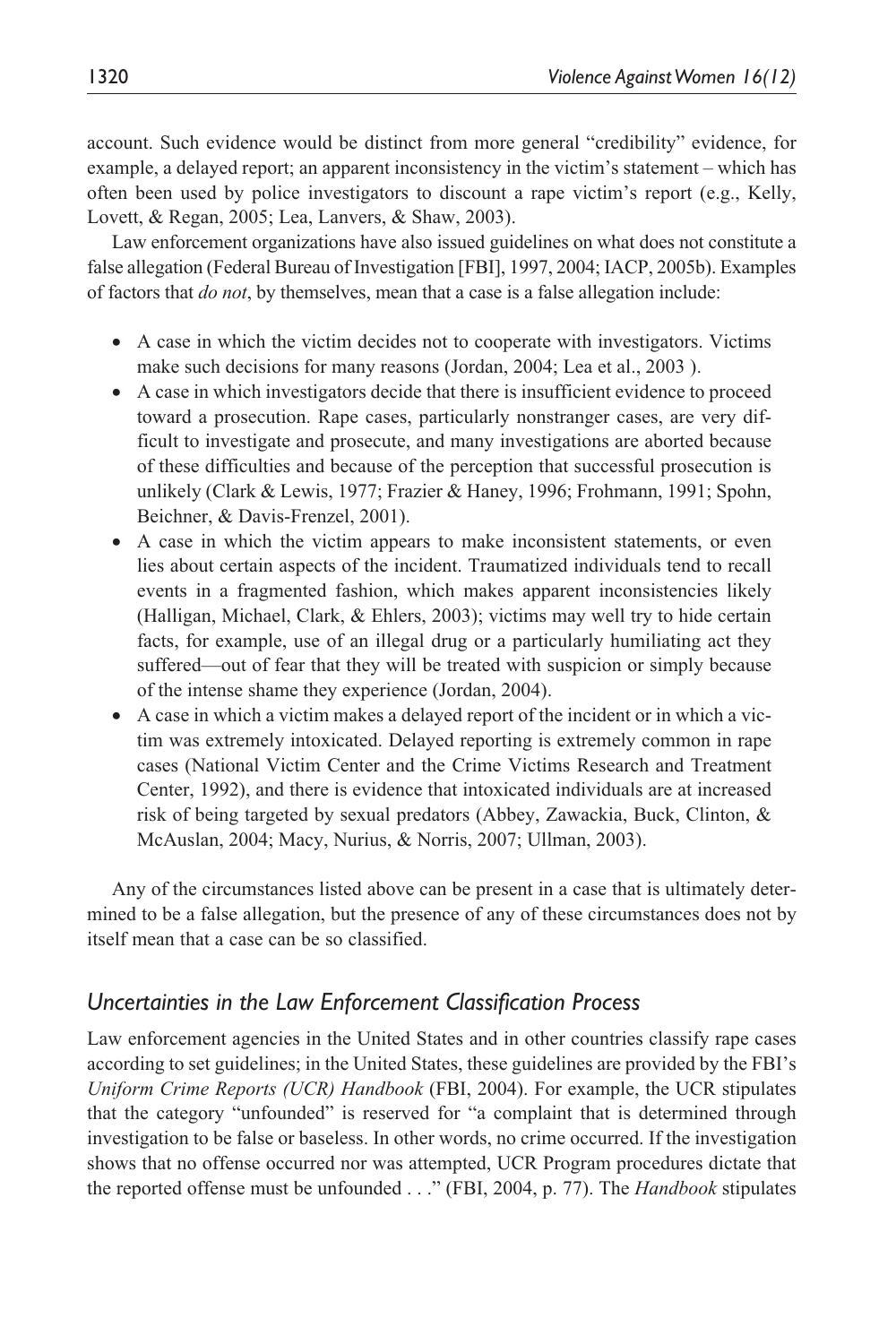that the refusal of a victim to cooperate or the failure to make an arrest do not constitute reasons to classify a case as unfounded. The UCR guidelines also make clear that the category of "unfounded" is broader than the category of false allegation, since "unfounded" includes cases that are determined to be "baseless." A case can be classified as "baseless" if, for example, a victim reports an incident that, while truthfully recounted, does not meet, in the eyes of investigators, the legal definition of a sexual assault. For example, if a victim reports to the police that she was raped while she was intoxicated, and truthfully states that she cannot clearly recall whether there was penetration, investigators might classify such a case as "baseless/unfounded." This classification is clearly distinct from a case in which a victim deliberately fabricates an account of being raped, yet the "unfounded" category is very often equated with the category of "false allegation." Similar guidelines govern the classification of cases in Great Britain, where the category "unfounded" is termed "no crime" (Rumney, 2006).

Despite these guidelines, numerous studies have discovered that the misclassification of cases by law enforcement agencies is routine. Cases in which the victim is unable or unwilling to cooperate, in which evidence is lacking, in which the victim makes inconsistent statements, or in which the victim was heavily intoxicated frequently get classified as "unfounded" or "no-crimed" (e.g., Gregory & Lees, 1996; IACP, 2005b; Kelly et al., 2005; Rumney, 2006).

This confusion about the classification of rape cases and about what actually constitutes a false report is addressed directly in the IACP's policy statement (IACP, 2005b). The IACP policy paper states:

The term "unfounded" is commonly defined as "lacking a sound base, groundless, unwarranted." It is synonymous with another term often used by law enforcement in child abuse cases: "unsubstantiated." Both terms are used to code and administratively clear sexual assault cases *that are often mislabeled as "false allegations*.". . . Police departments routinely administratively clear a number of reports of sexual assault, perhaps mistakenly, in one combined category of "unfounded OR false." Because of these varying definitions of "unfounded" among reporting agencies and the UCR, law enforcement professionals may have similar misunderstandings and inaccurately place false and unfounded reports in the same category. (p. 13, emphasis added)

#### *Biases in the Application of the Classification Process*

Some of the misclassification of rape cases stems from biases and stereotypes that are still quite prevalent among law enforcement personnel. Researchers who have studied the content of police reports and/or examined police attitudes through interviews or questionnaires have found evidence of long-standing rape myths and stereotypes that influence how rape victims are perceived and how cases are classified. Victims of nonstranger assaults, victims who are intoxicated, victims who delay reporting the assault, and victims who report assaults by intimates all are frequently viewed with greater suspicion by some police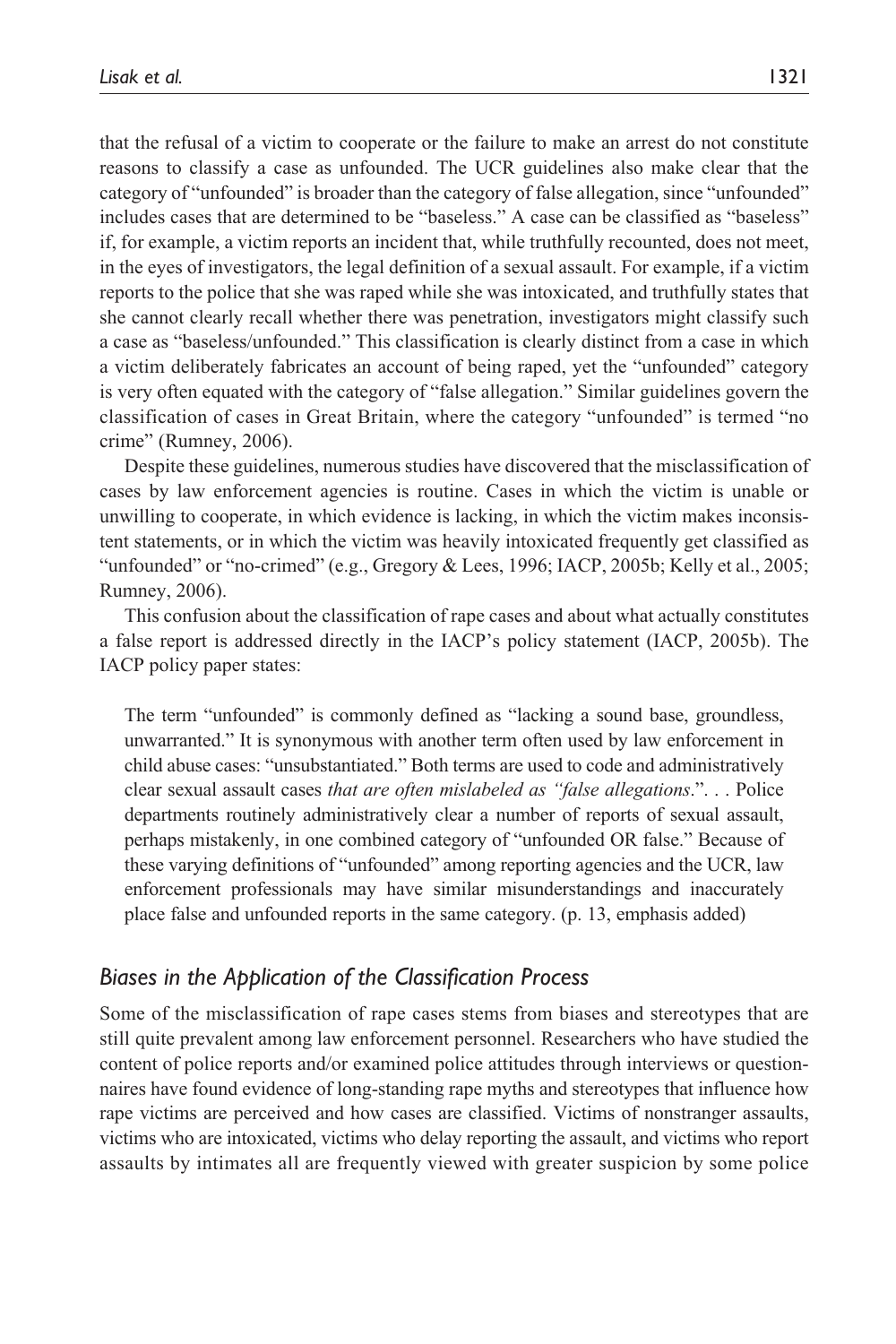officers (Clark & Lewis, 1977; Heenan & Murray, 2006; Jordan, 2004; Kelly et al., 2005; Lea et al., 2003; Schuller & Stewart, 2000).

#### *Reliance on Unscrutinized Law Enforcement Classifications*

All of the methodological issues outlined previously underscore the necessity to scrutinize law enforcement classifications of sexual assault cases. However, such scrutiny requires access to confidential information, and few studies have either attempted or succeeded in obtaining such information. As a result, many published studies on false rape allegations have relied on the classifications made by law enforcement agencies. As such, they are unable to determine whether those classifications adhere to IACP and UCR guidelines and whether they are free of the biases that have frequently been identified in police investigations of rape cases. Indeed, given the widespread misclassification of cases by reporting law enforcement agencies, the UCR data themselves are suspect. A frequently cited statistic for false rape reports is the 8% figure reported by the FBI in its 1997 Uniform Crime Reports (FBI, 1997). However, that 8% is actually the percentage of rape cases classified as "unfounded" by police departments across the country, a category that includes "baseless" cases. It is abundantly clear that many departments include as "unfounded" cases that do not meet the IACP or the UCR definition of a false report (IACP, 2005b).

### **Evaluating the Research**

Given these serious limitations in the literature on false rape reports, there are actually very few studies that provide meaningful data on the frequency of false reports. Among the 20 sources listed in a recent review article (Rumney, 2006), only a handful provided clear definitions and used systematic methods to evaluate their data. In fact, Rumney concluded, "Given its inadequacies, much of the current research literature cannot be used to determine the rate of false rape allegations" (p. 155). Most of the sources report data, ranging from 1.5% to 90%, which cannot be relied upon because they are based on unscrutinized police classifications. There is considerable evidence of widespread misclassification by police departments and enormous disparities among police agencies in how cases are classified. (e.g., Gregory & Lees, 1996; HMCPSI/HMIC, 2002). A number of the sources cited by Rumney are simply personal assessments by individuals who obtained access to police files or who interviewed a selection of police investigators. One study (Lea et al., 2003) reported a rate of false allegations of between 10% and 20% based on police investigators' accounts. However, their data were based on only 171 of the 471 cases that were originally targeted for analysis. The loss of 64% of their sample was left largely unexplained.

Another source, cited by Rumney (2006) and widely referenced in the literature on false allegations is a study conducted by the New York City police department and originally referenced by Susan Brownmiller (1975) in her book, *Against Our Will: Men, Women and Rape*. According to Brownmiller, the study found a false allegation rate of 2%. However,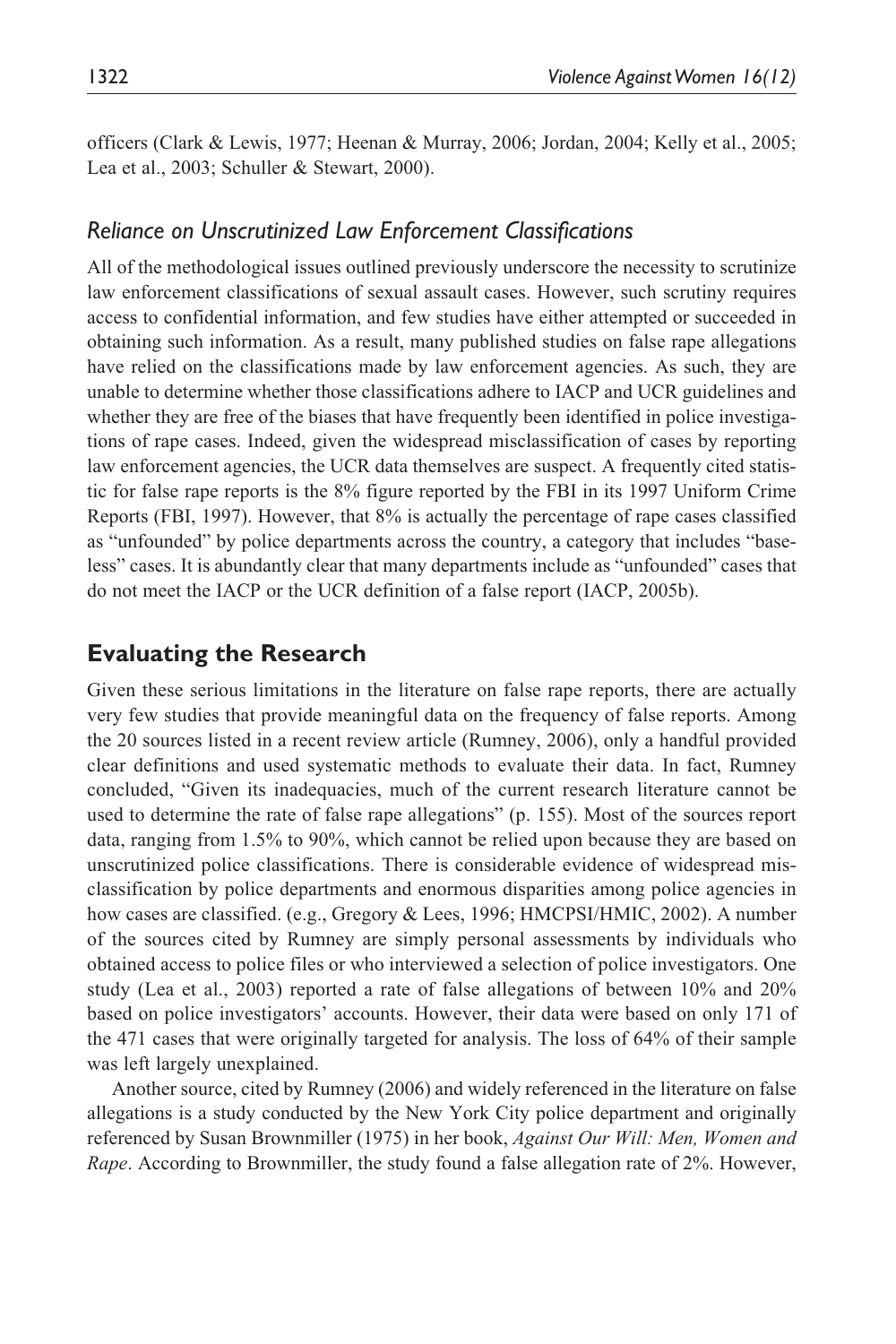the only citation for the study is a public remark made by a judge at a bar association meeting, and, therefore, no information is available on the study's sample or methodology.

Rumney (2006) includes in his listing a study by Jordan (2004) that reports a false allegation rate of 38%. However, that figure is actually the percentage of false reports among cases that had been classified as unfounded. Since the researcher does not provide the total number of cases of rape in her sample, it is impossible to determine the actual rate of false allegations.

Also included in Rumney's listing is a study by Kanin (1994), one of the very few U.S. based studies of false allegations that is both widely referenced and criticized (Lisak, 2007; Rumney, 2006). Kanin reported that 41% of 109 consecutive rape cases investigated by the police department of a small, Midwestern city over a 9-year period were determined to be false reports. Unfortunately, Kanin provides little information about the methods used to evaluate the police department's system for classifying cases. The study did not appear to employ a definition of a false report. Rather, Kanin asserted that a rape allegation was classified as a false report if the complainant "admitted they are false" (p. 82). Kanin recorded a case as a false report when he was notified by the police department that a case had been so classified. Kanin reported that he was given access to police files and given the opportunity to ask follow-up questions, but he provided no details about what if any questions he asked nor how he scrutinized the police department's decision-making process. He apparently used no systematized method for analyzing the police reports (e.g., a coding system) or any system of independent raters or coders to guard against bias. These are particularly important limitations, given that the police department he was studying used procedures that are now specifically discouraged by the U.S. Department of Justice and denounced by the IACP. According to Kanin, the police department always made a "serious offer" to polygraph the alleged victim, a procedure that is now widely viewed as an intimidation tactic that frequently persuades already hesitant rape victims to drop out of the criminal justice process. This procedure is so frowned upon that the 2005 reauthorization of the Violence Against Women Act stipulates that any state in which agencies use the polygraph on sexual assault victims jeopardizes its eligibility for certain grants, and a number of states have passed laws prohibiting the use of the polygraph to determine whether charges should be filed in a sexual assault case (IACP, 2005b).

Furthermore, the IACP (2005b) expressly criticized the type of procedure used by the police department that furnished Kanin with his information:

Based on the misperception that a significant percentage of sexual assault reports are false, some law enforcement agencies use polygraphs or other interrogation techniques . . . when interviewing victims. . . . Some states have even enacted laws prohibiting the police from offering a polygraph examination to sexual assault victims or from using the results to determine whether criminal charges will be filed. . . . Law enforcement agencies should establish policies to clearly state that officers should not require, offer, or suggest that a victim take a polygraph examination or submit to SCAN or voice stress analysis during the investigation stage. (p. 13)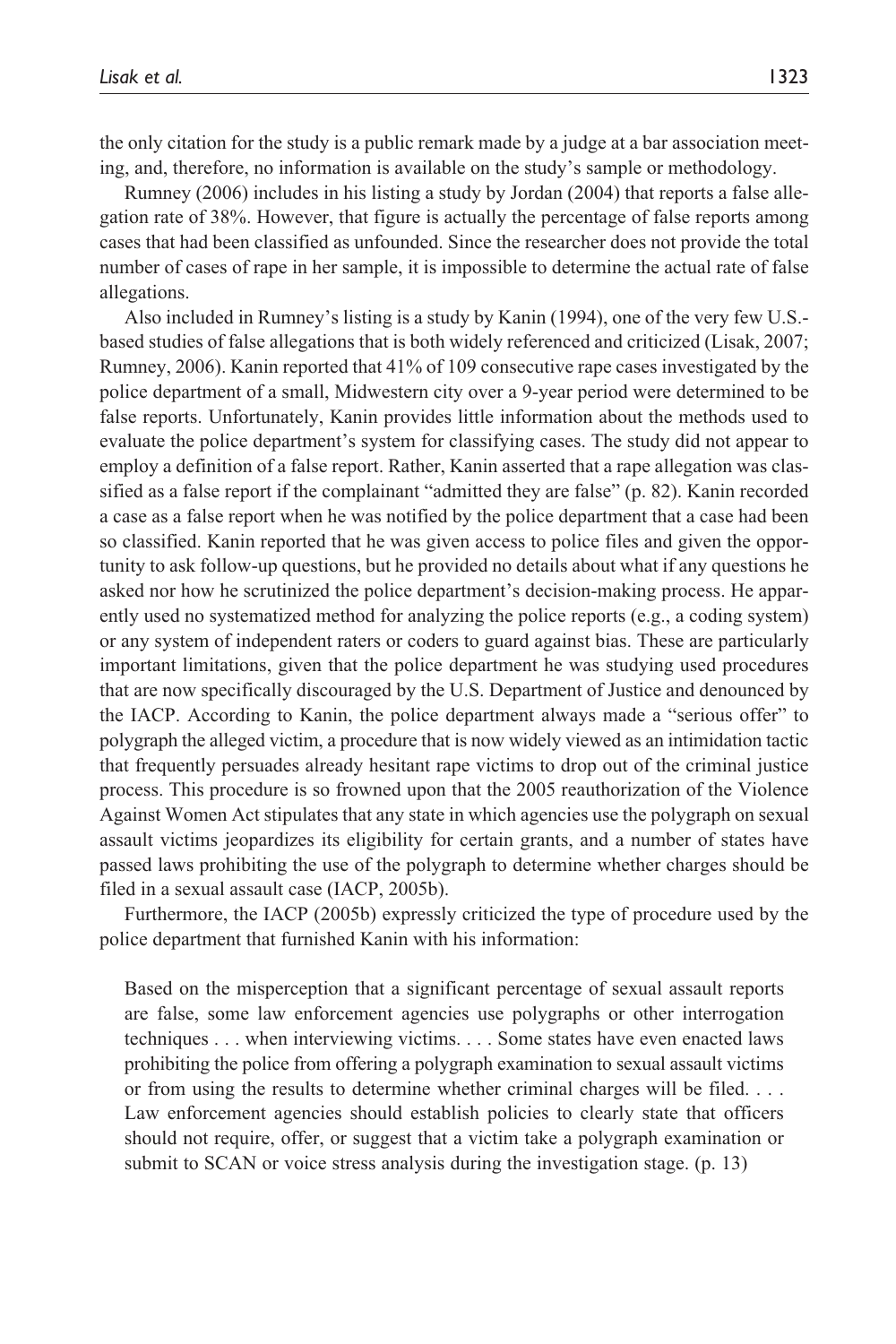In sum, the lack of any articulated or systematized method of analysis, the lack of a clear definition of what constitutes a false report, and dependence on the classifications made by a police department that was using investigative procedures that are now widely rejected, all render Kanin's findings extremely suspect. Finally, his finding that 41% of rape cases were false reports is at least 4 times higher than the estimates found by studies that used systematic methods to determine the frequency of false rape allegations (Heenan & Murray, 2006; Jordan, 2004; Kelly et al., 2005; Lonsway & Archambault, 2008).

What follows are summaries of studies that used methodologies that permit some degree of scrutiny of their findings: by clearly defining what constitutes a false report, by clearly explaining the source of data used, and by making some effort to evaluate the data they receive from law enforcement agencies. It is notable that most of the studies to date that provide credible data on false reporting were conducted outside of the United States. There are multiple reasons for this, including wide variation in the degree to which U.S. agencies track sexual assault cases and the systems they use to categorize them. In addition, there is the difficulty of gaining access to the necessary law enforcement and prosecution data. As a result, researchers attempting such a study confront significant obstacles in the decentralized and politicized American criminal justice system.

### *The Toronto Study*

Clark and Lewis (1977) obtained access to data pertaining to all 116 rapes investigated by the Metropolitan Toronto police department in 1970. Only 42 cases (36.2%) were classified by the police as "founded"; the remaining 74 cases were classified as "unfounded," but these included cases in which the police decided that the victim was an unsuitable witness, in which the police could not or did not produce corroborating evidence, in which the victim stopped cooperating with the investigation, or in which the investigating officers seemed to be prejudiced against the victim. When these cases were separated out, there remained 12 cases (10.3%) in which there appeared to be evidence that a rape did not occur. Of those 12 cases, only 7 (6%) were false reports actually made by alleged victims themselves; the other 5 were filed by someone other than the victim (e.g., a relative or boyfriend).

#### *The Philadelphia Sexual Assault Victim Study*

McCahill, Meyer, and Fischman (1979) undertook a major study of sexual assault cases in Philadelphia from 1972 to 1975. All of the 1,401 victims who comprised the study sample were medically evaluated and interviewed by the police. However, in 709 cases, the victims were also interviewed by social workers as part of their aftercare. The Philadelphia police classified cases as "unfounded" if they believed the report to be a false allegation or if they believed the reported crime did not meet the legal criteria for rape (i.e., it was "baseless") or if they were skeptical about the victim for any of a variety of reasons (e.g., because she was a drug addict or had had prior sexual contact with the perpetrator). Thus, it was not possible to determine a rate of false allegations on the basis of police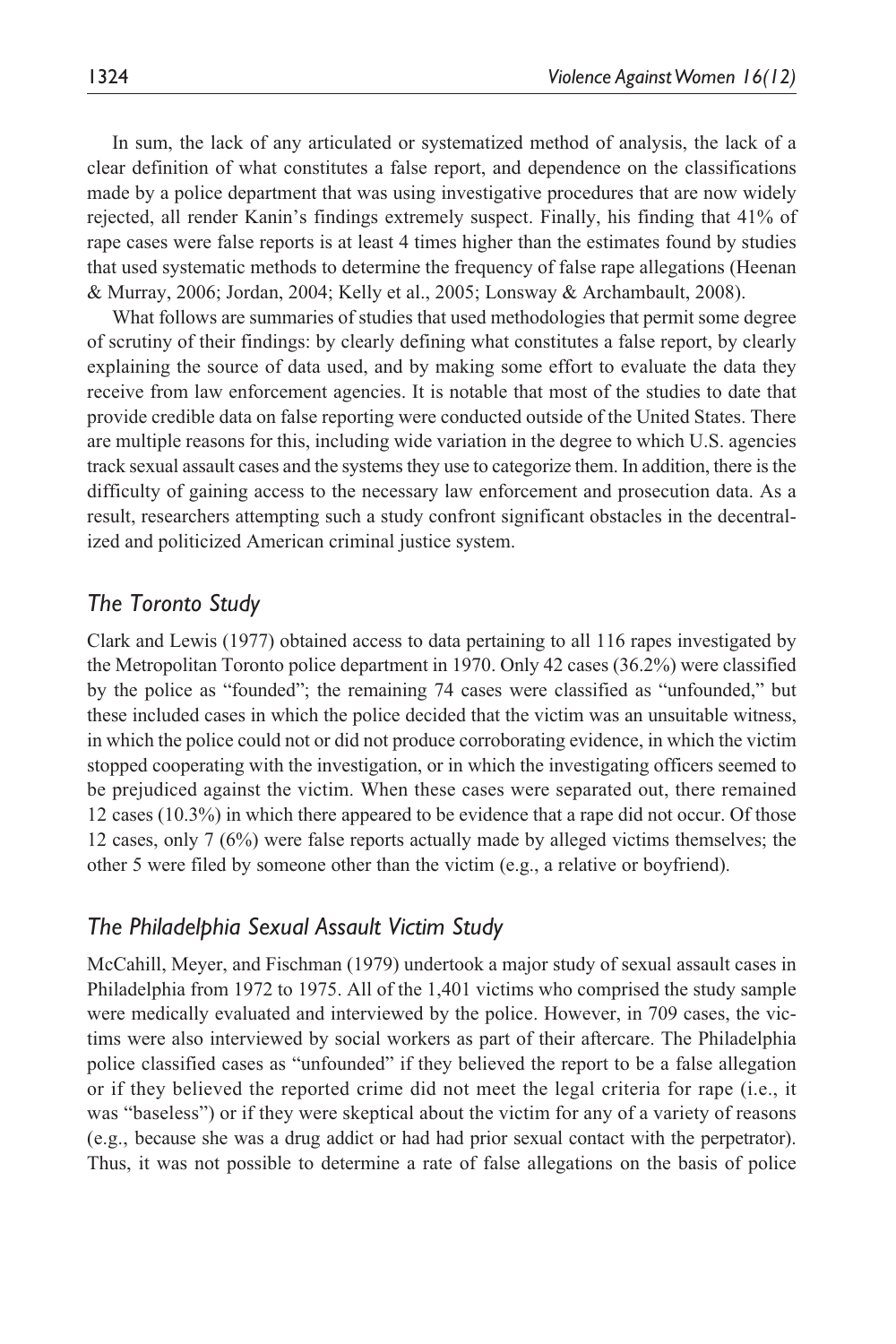classifications. Of the 709 cases for which both police and social worker reports were available, 15% were classified by the police as "unfounded," but only 3% were classified as false allegations by social workers who applied the UCR definition, "investigation shows that no offense occurred nor was attempted" (p. 120).

# *The 1992 British Home Office Study*

Grace, Lloyd, and Smith (1992) examined all rape cases reported to law enforcement departments in England and Wales during the first 3 months of 1985. Of 348 cases, 302 had sufficient information to be included in the study. The researchers relied on the information contained in the reports, but they attempted a degree of scrutiny of the police classifications by also examining reports from medical examiners and the statements of victims and alleged perpetrators. Of the 302 cases, 24% were "no-crimed" by the police for various reasons, but only 34% of those "no-crimed" cases were classified as false allegations. Thus, 8.3% of the sample of 302 cases were false allegations.

# *The 1999 British Home Office Study*

Spurred by a decline in the proportion of rape cases that were resulting in convictions, the British Home Office sponsored a study of 483 rape cases reported to the police in England and Wales in 1996 (Harris & Grace, 1999). Although the researchers conducted a number of interviews of victims and criminal justice personnel, the quantitative data were derived directly from police classifications. Unlike the later Home Office study described in the following (Kelly et al., 2005), there was no mechanism for scrutinizing those classifications. Of the 483 cases examined, 123 were classified as "no-crime" by the police, and 53 (10.9%) were categorized as false allegations.

# *The 2005 British Home Office Study*

In what is the largest and most comprehensive study of false reports currently available, the British Home Office commissioned another major study of attrition in rape cases in response to the continuing decline in the conviction rate for rape (Kelly et al., 2005). Six regions within Great Britain were selected, and 2,643 cases were analyzed over a 15-year period. The researchers collected multiple forms of data that went far beyond a reliance on police reports: case files, forensic reports, medical examinations, questionnaires completed by police investigators, interviews with victims, interviews with victim service providers, and content analyses of victim and witness statements. On the basis of these analyses, the researchers concluded that that there was rampant misuse of the "no-crimed" classification, referring to it as a "dustbin" category.

Of the 2,643 rape cases reported to the police, 216 (8.2%) were classified by the police as false allegations. However, some of these classifications were based on police skepticism about victims who were mentally ill, about victims whose statements contained inconsistencies, and about victims who had been drinking or using drugs. Classifying a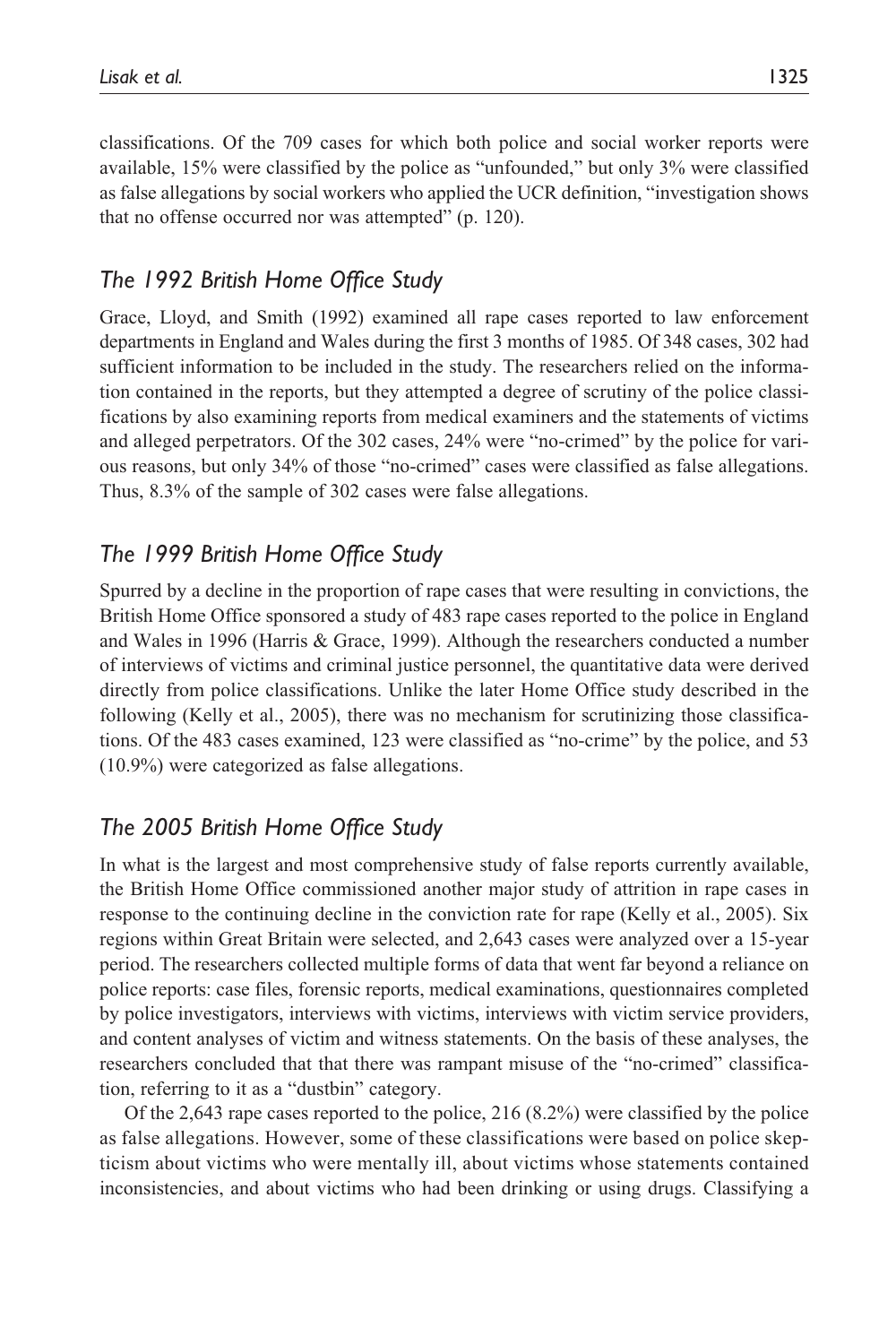case as a false allegation on these bases, the researchers noted, violated the police agencies' own classification rules. Those rules stipulate that a case can only be classified as a false allegation if "there is a clear and credible admission by the complainants, or where there are strong evidential grounds" (Kelly et al., 2005, p. 50). Applying those agency rules, the researchers recalculated the frequency of false allegations and found that 67 of the 2,643 (2.5%) cases actually met the criteria.

The researchers concluded,

There is an over-estimation of the scale of false allegations by both police officers and prosecutors which feeds into a culture of skepticism, leading to poor communication and loss of confidence between complainants and the police. . . . There is some evidence of poor investigation and understanding of the law, and in some cases, there has been an emphasis on discrediting features only, by the police and CPS. . . . Categorization of cases by the police is internally inconsistent within and between force areas. (Kelly et al., 2005, p. xii)

# *The Australian Study*

In a large-scale study similar to that conducted by the British Home Office (Kelly et al., 2005), the state of Victoria in Australia commissioned a study of 850 rapes reported to the police over a 3-year period (Heenan  $&$  Murray, 2006). The researchers used both quantitative and qualitative methods. The qualitative analyses were "designed to identify the attitudes and perceptions that guide police and/or victim decision-making on whether to proceed with an investigation or whether charges will be laid" (p. 14). Of the 812 cases for which data were available, the researchers noted that investigators were skeptical about the veracity of 77 (9.5%) cases that were classified as "No Further Police Action." However, only 17 (2.1%) cases were classified by the police as false reports, and in each of these cases the complainants were either charged with filing a false report or threatened with charges.

# *The Making a Difference (MAD) Study*

To date, the only U.S.-based study of false reporting that has used a methodologically rigorous approach is the multisite "Making a Difference Project" undertaken by the nonprofit organization, End Violence Against Women (EVAW) International. In the eight U.S. communities participating in the project, law enforcement personnel received training in the use of a common system for classifying sexual assault cases, and detailed data were collected on all sexual assault reports received over an 18- to 24-month period (Lonsway & Archambault, 2008). Technical assistance was provided to data gatherers to help ensure consistency and reliability, and a random selection of cases was checked for data entry errors. To record their final disposition, cases were classified in one of six defined categories, and agency personnel were trained on the application of these definitions. The classifications included "cleared by arrest" and "closed as an informational report (elements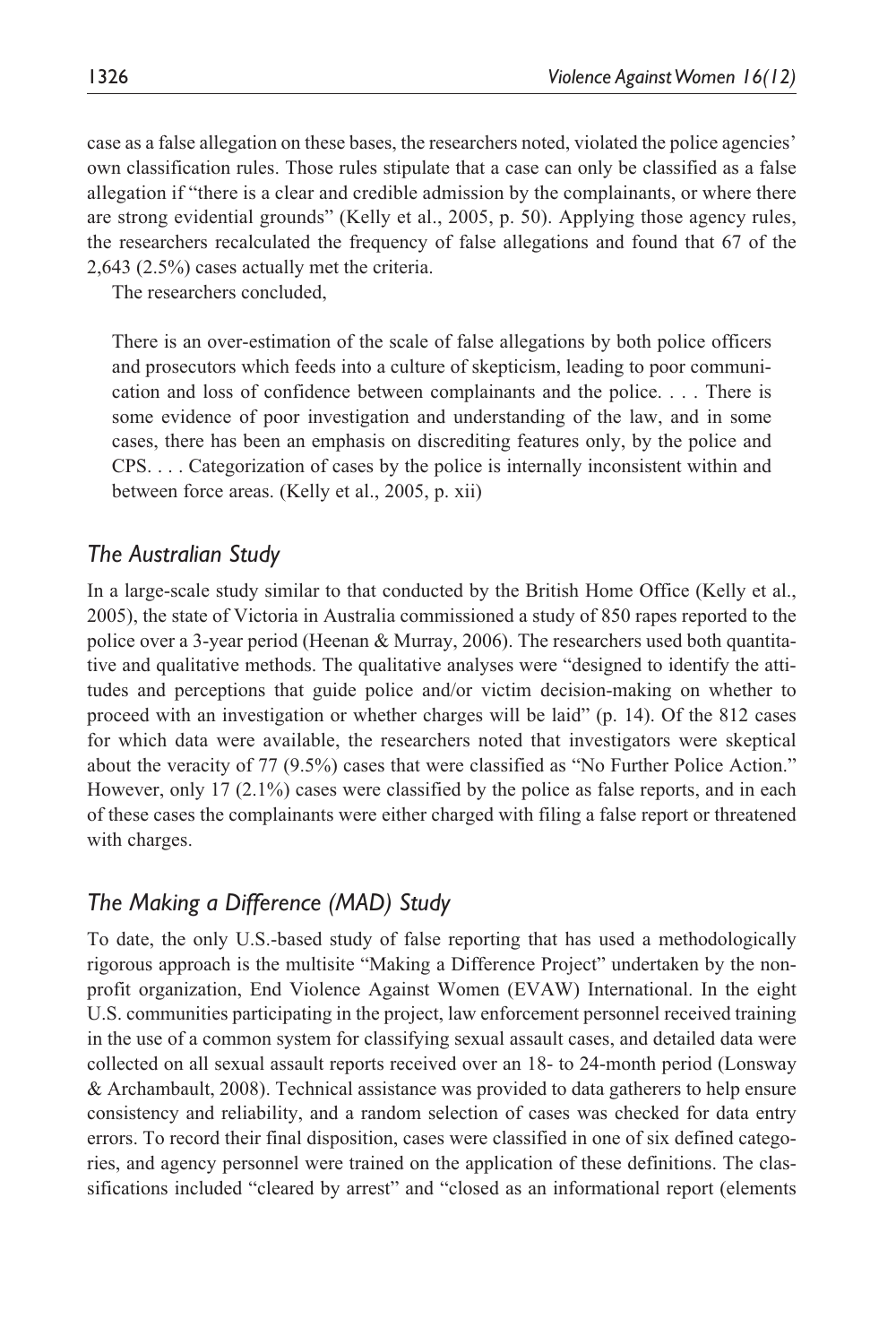of a sexual assault offense not met)." Most pertinent to this discussion, one classification was, "Unfounded/False (based on investigative findings that a crime did not occur, according to UCR criteria)." This category was defined to include only cases that were determined, on the basis of evidence collected, to be false allegations. A separate category, "Unfounded/Baseless (elements of the crime were not met, but not false, according to UCR criteria)," was created for cases that do not meet the UCR criteria for a false report but where the events do not constitute a crime according to the state's penal code. The MAD data, analyzed but not yet published, are included here with permission of the researchers (K. Lonsway & J. Archambault, personal communication, August 19, 2008). Of the 2,059 cases analyzed from law enforcement agencies in the participating communities, 140 (6.8%) were classified by law enforcement as false reports (Lonsway & Archambault, 2008).

### *The Present Study*

The present study was designed to contribute another credible estimate of the rate of false rape reporting by using systematic methods to analyze a 10-year sample of cases of sexual assault reported to a university police department. While there has been considerable research on the prevalence and characteristics of sexual assault in university settings, none of the major studies of false reporting specifically sampled a university population. University communities are known to have high rates of sexual assault, and college students fall within the age range of those who are most vulnerable to this crime (Fisher, Cullen, & Turner, 2000).

# **Method**

The police department of a major university in the Northeastern United States agreed to provide access to case summaries of every sexual assault reported to the department over a 10-year period, from 1998 to 2007. The protocol for this study was reviewed and approved by the university's institutional review board. The case summaries were compiled by a senior, supervising investigator, and all identifying information in the summaries was removed. The senior investigator compiled the summaries based on the materials contained in each of the case files: investigators' notes detailing interviews with victims, alleged perpetrators, witnesses, and all other actions taken in the course of the case investigation. The summaries varied in detail, depending on the extent of the investigation that was pursued. Typically, they included a description of the alleged assault as provided by the victim, information gleaned from interviews with the alleged perpetrator (if identified) and witnesses, other evidence collected by investigators, and a chronology of the investigation and summary of its conclusions.

The coding system used in this study was based on three sources: (1) a review of the literature on false rape reporting and a review of procedures used by police departments to classify rape cases, (2) discussions with senior members of the university police department regarding its methods for classifying and investigating rape reports, and (3) the IACP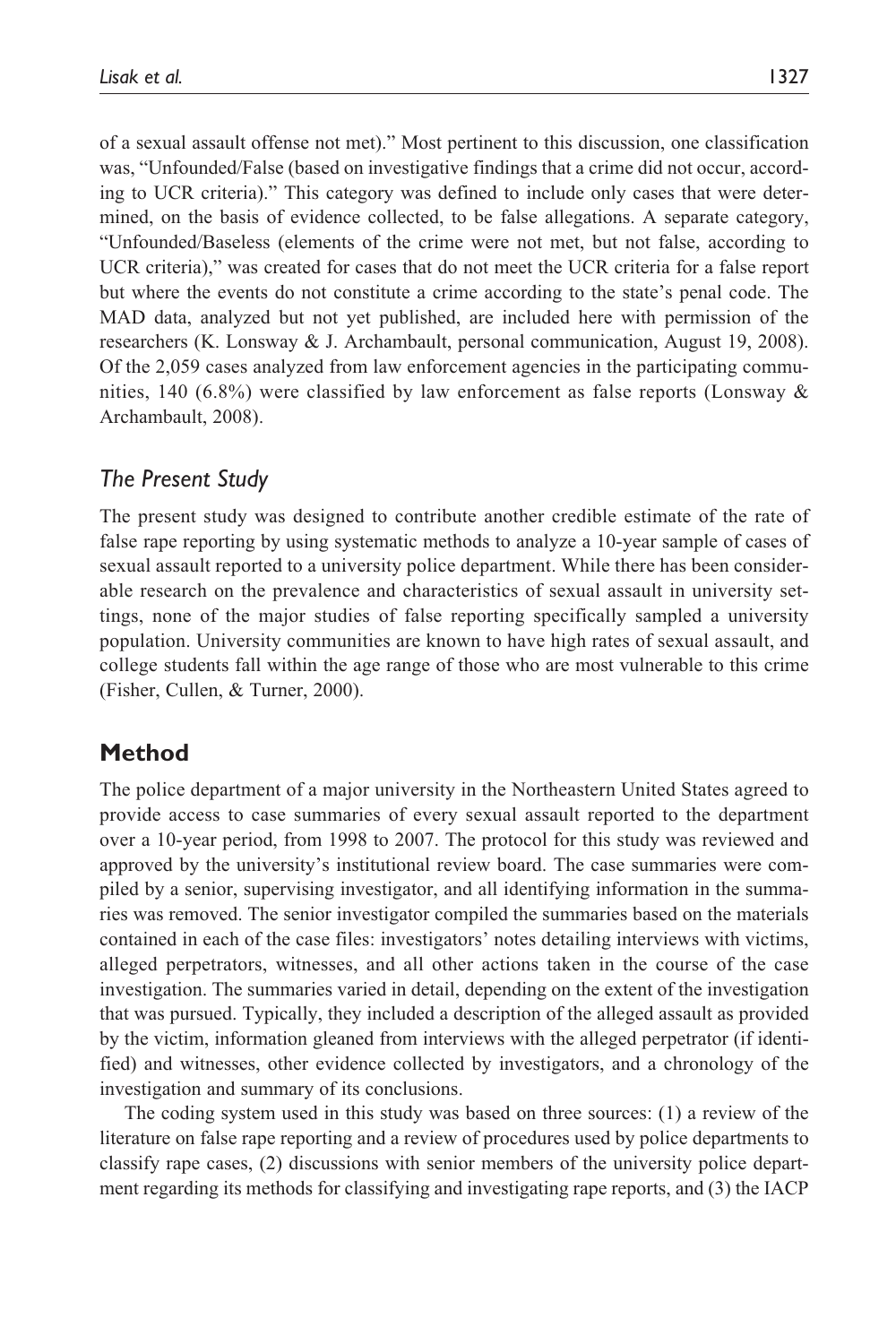policies on classifying rape cases, including its definition of a false rape report. The categories, "Case Did Not Proceed" and "Case Proceeded," were derived based on discussions with the university police department to provide a very general overview of what proportion of rape reports resulted in some form of adjudication. A team of four researchers designed a coding system comprised of four categories:

- False report: Applying IACP guidelines, a case was classified as a false report if there was evidence that a thorough investigation was pursued and that the investigation had yielded evidence that the reported sexual assault had in fact not occurred. A thorough investigation would involve, potentially, multiple interviews of the alleged perpetrator, the victim, and other witnesses, and where applicable, the collection of other forensic evidence (e.g., medical records, security camera records). For example, if key elements of a victim's account of an assault were internally inconsistent and directly contradicted by multiple witnesses and if the victim then altered those key elements of his or her account, investigators might conclude that the report was false. That conclusion would have been based not on a single interview, or on intuitions about the credibility of the victim, but on a "preponderance" of evidence gathered over the course of a thorough investigation.
- Case did not proceed: This classification was applied if the report of a sexual assault did not result in a referral for prosecution or disciplinary action because of insufficient evidence or because the victim withdrew from the process or was unable to identify the perpetrator or because the victim mislabeled the incident (e.g., gave a truthful account of the incident, but the incident did not meet the legal elements of the crime of sexual assault).
- Case proceeded: This classification was applied if, after an investigation, the report resulted in a referral for prosecution or disciplinary action or some other administrative action by the university (e.g., the victim elected not to pursue university sanctions, but the alleged perpetrator was barred from a particular building).
- Insufficient information to assign a category: This classification was applied if a report lacked basic information (e.g., neither the victim nor the perpetrator was identified, and there was insufficient information to assign a category).

After designing the coding system, the four researchers were grouped into two teams with two coders each. Each team then analyzed all of the 136 sexual assault report summaries and independently assigned classification codes to each of the cases by applying the criteria set out in the coding system. After these initial codes were assigned, all four researchers met with two senior police department investigators who were familiar with all of the cases and who brought to the meeting the complete case files, including police reports, reports of victim and witness interviews, and other documents. During this meeting, researchers asked whatever questions they deemed necessary to obtain the information required to accurately assign a code to each case. For example, questions were asked to determine whether the investigation was thorough (Were collateral witnesses identified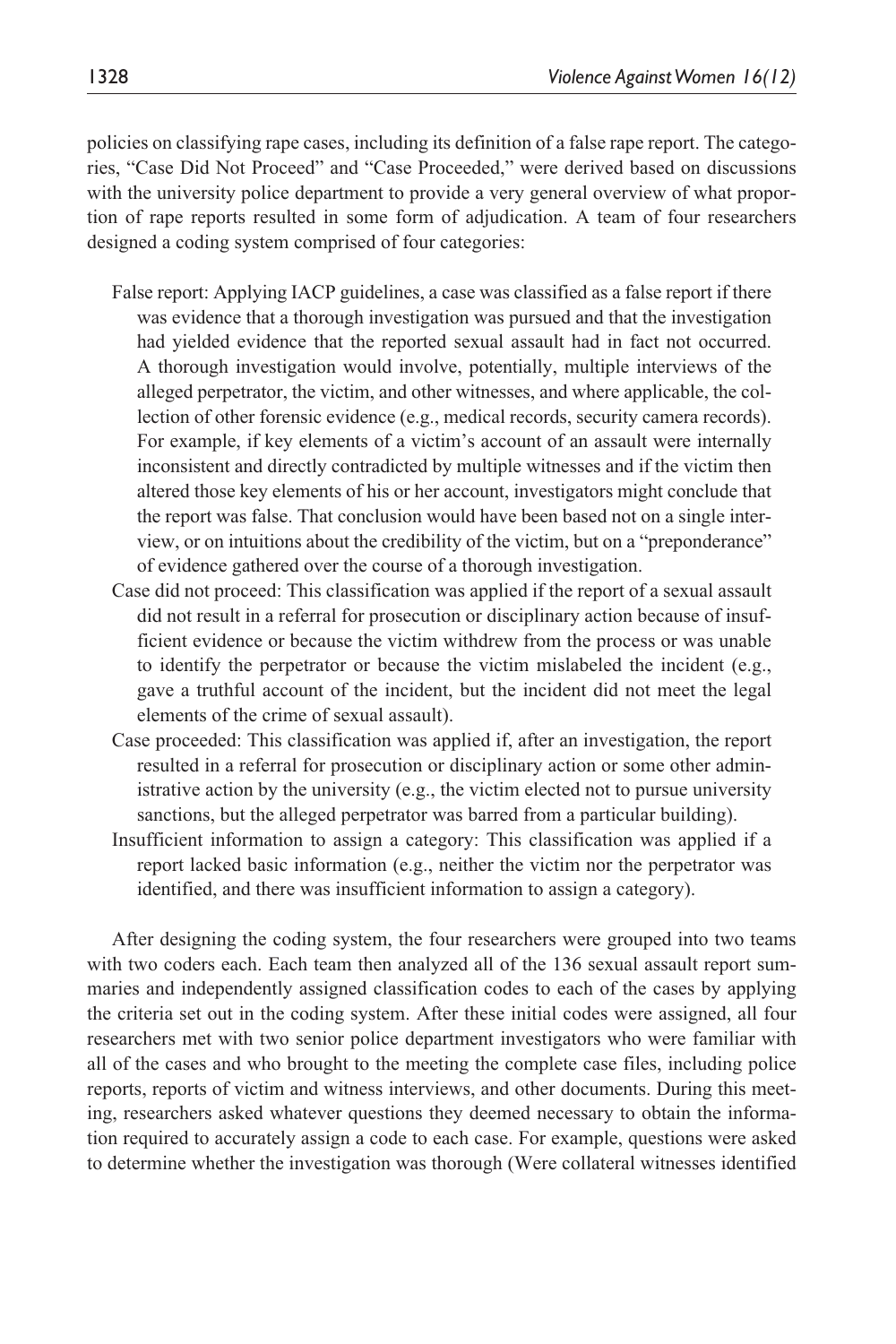and interviewed? If the victim's account contained inconsistencies, were alternative explanations for those inconsistencies considered?) and whether biases and stereotypes might have influenced investigators' conclusions about a victim's credibility. Following this meeting, each of the teams assigned final codes to each of the cases.

# **Results**

Coding reliability was established by comparing the classifications made by the two teams across all 136 cases and 4 coding categories. Of the 136 "decisions," there was disagreement on only 7, yielding a 94.9% rate of agreement. None of the seven disagreements pertained to cases classified as false reports.

In addition to classifying the cases, basic information about the 136 reported sexual assaults was recorded. Frequencies are provided in Table 1. The characteristics of the assaults are for the most part similar to those reported in other studies. Most assaults were perpetrated by nonstrangers, most involved a single perpetrator, the majority of victims were women, and many of the victims were intoxicated at the time of the assault. Assaults occurred both on and off campus. Almost all of the victims, but less than half of the perpetrators, were students enrolled at the university.

Of the 136 cases of sexual assault 8 (5.9%) were coded as false reports, 61 (44.9%) did not proceed to any prosecution or disciplinary action, 48 (35.3%) were referred for prosecution or disciplinary action, and 19 (13.9%) contained insufficient information to be coded (see Table 2). It should be noted that in no case did the research team "override" the classification of a false report made by the police department. The eight cases that were described as false reports by the police investigators were also categorized that way by the coders.

Of the eight false reports, three involved clear admissions from complainants that they had fabricated the report for ulterior motives, and a fourth investigation yielded a partial admission, combined with other evidence that facts had been fabricated. Three cases were coded as false reports after extensive police investigation—multiple witness interviews and careful fact checking—yielded evidence that the reports were fabricated, even though the complainant did not ultimately state that her report was false. A final case was coded as a false report even though it was complex and ambiguous. The complainant recanted her report, but the facts yielded by the investigation suggested that her initial report was as much a mislabeling of the incident as a deliberate effort to fabricate.

# **Discussion**

An analysis of all 136 cases of sexual assault investigated by a university police department using a coding system and independent raters, scrutinizing the classifications of the police, and applying a definition of false reports promulgated by the IACP—determined that 5.9% of the cases were false reports. These results are consistent with those of other studies that have used similar methodologies to determine the prevalence of false rape reporting.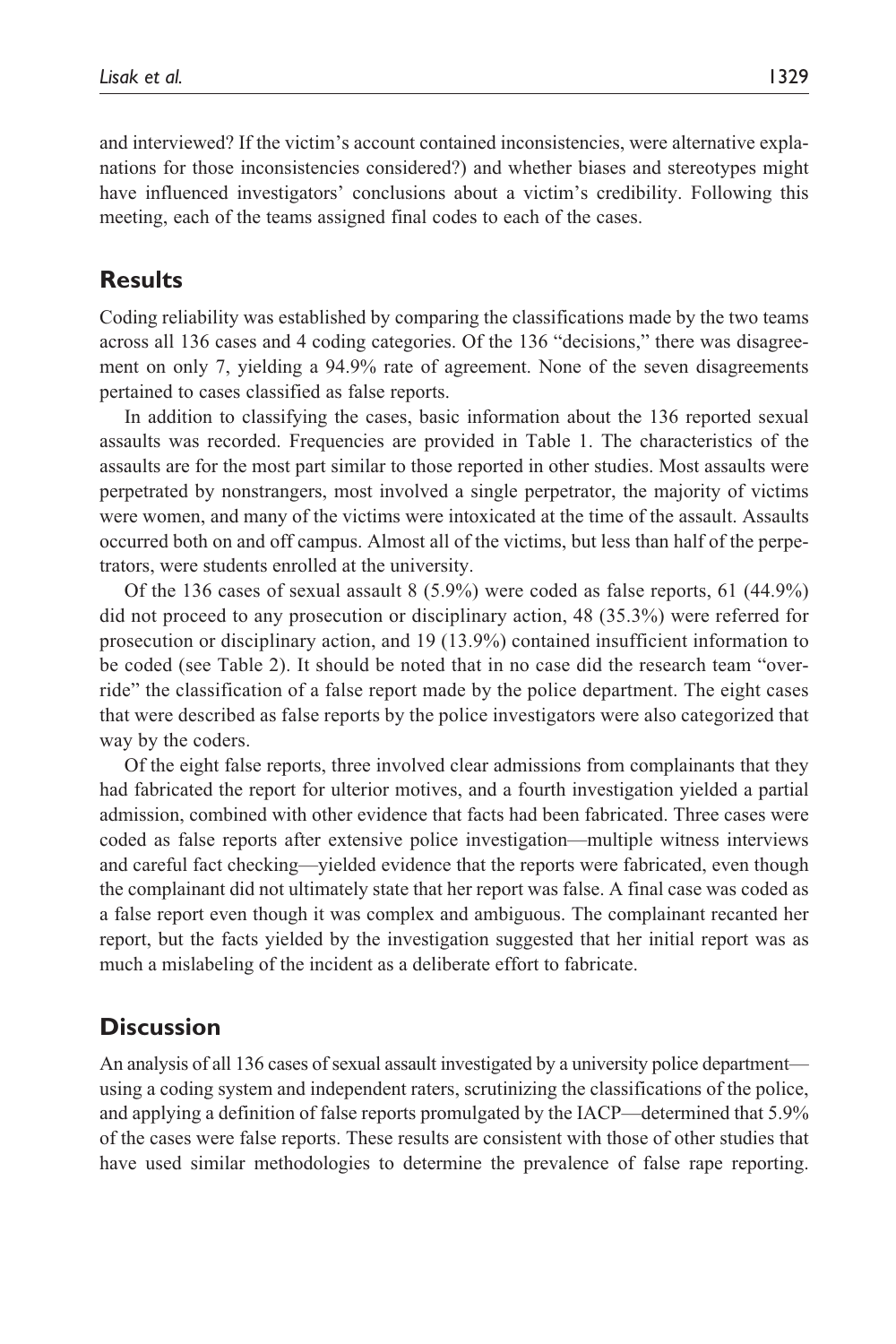|                     |    | Number of Persons  |                            | <b>Victim Sex</b>     |     |
|---------------------|----|--------------------|----------------------------|-----------------------|-----|
| <b>Assault Type</b> | n  |                    | n                          |                       | n   |
| Stranger            | 32 | Single             | 109                        | Male                  | 8   |
| Nonstranger         | 90 | Multiple           | 17                         | Female                | 129 |
| Unknown             | 15 | Unknown            | $\mathsf{I}$               | Unknown               | 0   |
| Assault             |    |                    |                            |                       |     |
| Location            | N  | Victim Intoxicated | n                          | <b>Student Victim</b> | N   |
| Campus              | 70 | Yes                | 48                         | Yes                   | 2   |
| Off campus          | 56 | No                 | 65                         | <b>No</b>             | 16  |
| Unknown             | П  | Unknown            | 24                         | Unknown               | 0   |
| Student Perpetrator |    | n                  | Victim Medically Evaluated |                       | n   |
| Yes                 |    | 52                 |                            | Yes                   | 40  |
| No                  |    | 63                 | No                         |                       | 78  |
| Unknown             |    | 22                 | Unknown                    |                       | 19  |

**Table 1.** Characteristics of Reported Sexual Assaults (*N* = 136)

#### **Table 2.** Classification of Cases  $(N = 136)^{a}$

| Category                 |     | Percent |  |
|--------------------------|-----|---------|--|
| False report             |     | 5.9     |  |
| Case did not proceed     | 6 I | 44.9    |  |
| Case proceeded           | 48  | 35.3    |  |
| Insufficient information | 19  | 13.9    |  |

a. See Method for definitions of classification categories.

Among the seven studies that attempted some degree of scrutiny of police classifications and/or applied a definition of false reporting at least similar to that of the IACP, the rate of false reporting, given the many sources of potential variation in findings, is relatively consistent:

- 2.1% (Heenan & Murray, 2006)
- 2.5% (Kelly et al., 2005)
- 3.0% (McCahill et al., 1979)
- 5.9% (the present study)
- 6.8% (Lonsway & Archambault, 2008)
- 8.3% (Grace et al., 1992)
- 10.3% (Clark & Lewis, 1977)
- 10.9% (Harris & Grace, 1999)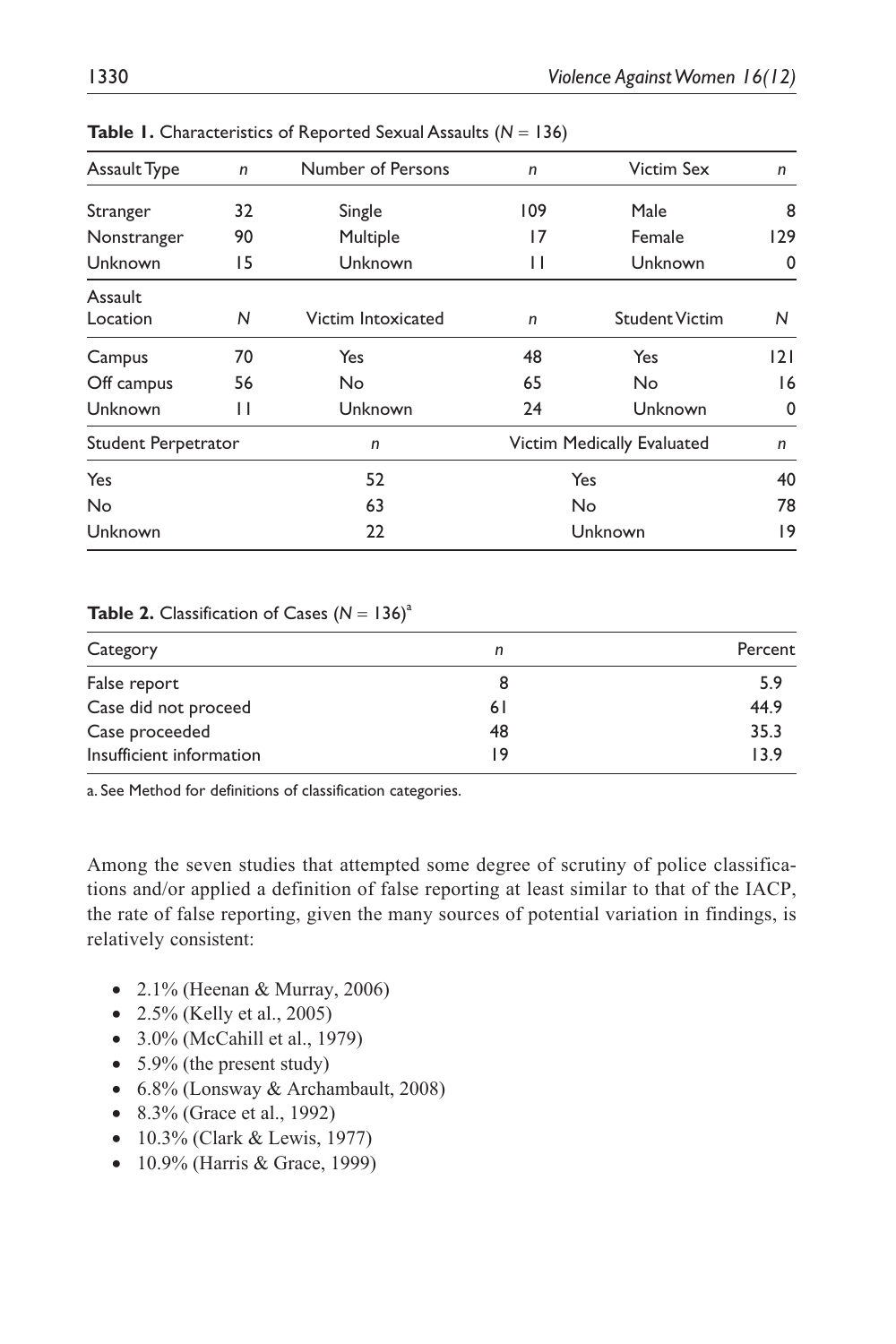It is notable that in general the greater the scrutiny applied to police classifications, the lower the rate of false reporting detected. Cumulatively, these findings contradict the still widely promulgated stereotype that false rape allegations are a common occurrence.

In the emotionally charged public discourse about sexual violence, it is often the case that assertions are made without reference to research data. Such assertions not only undermine rational discourse but also damage individual victims of sexual violence. The stereotype that false rape allegations are a common occurrence, a widely held misconception in broad swaths of society, including among police officers, has very direct and concrete consequences. It contributes to the enormous problem of underreporting by victims of rape and sexual abuse. It is estimated that between 64% and 96% of victims do not report the crimes committed against them (Fisher et al., 2000; Perkins & Klaus, 1996), and a major reason for this is victims' belief that his or her report will be met with suspicion or outright disbelief (Jordan, 2004).

The stereotype also contributes to negative responses to victims who do report, whether by family members or by personnel within the criminal justice system. When law enforcement personnel believe that half or more of rape reports are fabricated (Jordan, 2004), their approach to victims can easily become more akin to hostile interrogation than to fact finding (IACP, 2005b). In an effort to fight this tendency, EVAW International has published what is perhaps the most comprehensive set of training curricula, designed especially for law enforcement, which specifically address the issue of false reporting as well as the criteria for formally reporting (Lonsway, Archambault, & Berkowitz, 2007) and "clearing" (Archambault & Lonsway, 2007) sexual assault cases. The online training materials address both the technical aspects of rape investigation and classification, as well as its more psychological aspects, including the "cycle of suspicion" that can quickly intimidate and alienate victims and ultimately undermine a rape investigation.

Given the intense debates and controversies that mark the public discourse on sexual assault, it is remarkable how little research has been done in the United States on how rape cases are handled in the criminal justice system. Commonwealth countries, notably Great Britain, have generated major, government-funded studies designed to track rape cases from their initial report to law enforcement through to their ultimate disposition within the system. These so-called "attrition" studies are complex, labor intensive, require the cooperation of multiple agencies, and need to be repeated over time to track changes in the criminal justice system. However, they provide the clearest window into how our society is responding to sexual violence. When properly designed, studies of attrition can also provide crucial data on the rate of false reporting in rape cases. It would seem imperative that support of such attrition studies be a major funding priority of agencies charged with fostering needed research in the domain of sexual violence.

#### **Acknowledgment**

The authors gratefully acknowledge the contributions of the law enforcement officers without whom this research would not have been possible.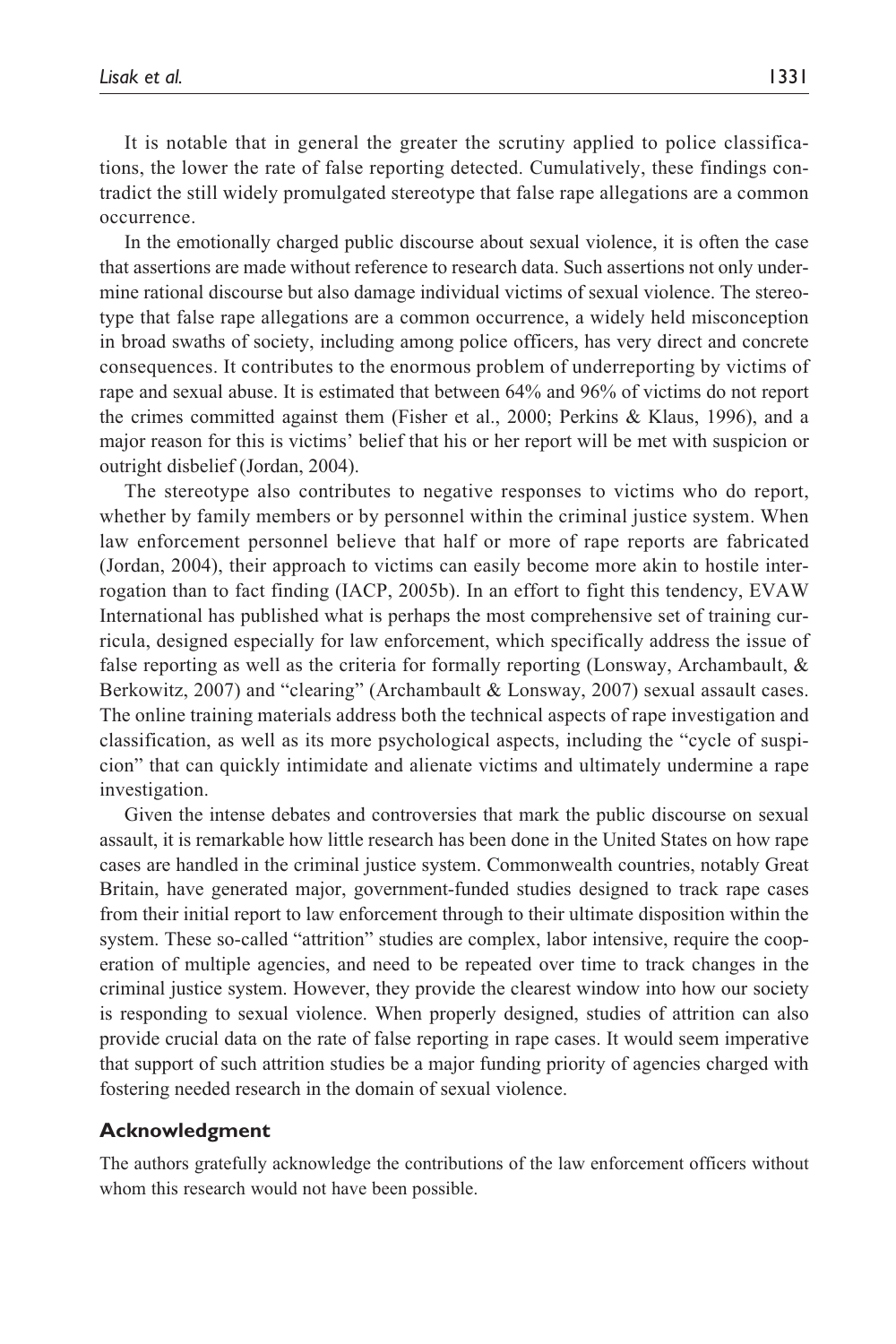#### **Declaration of Conflicting Interests**

The authors declared no potential conflicts of interest with respect to the authorship and/or publication of this article.

#### **Funding**

The authors received no financial support for the research and/or authorship of this article.

#### **References**

- Abbey, A., Zawackia, T., Buck, P. O., Clinton, A. M., & McAuslan, P. (2004). Sexual assault and alcohol consumption: What do we know about their relationship and what types of research are still needed? *Aggression and Violent Behavior, 9*, 271-303.
- Archambault, J., & Lonsway, K. A. (2007). *Clearance methods for sexual assault cases*. San Luis Obispo, CA: EVAW International.

Brownmiller, S. (1975). *Against our will: Men, women, and rape*. New York: Ballantine.

- Clark, L., & Lewis, D. (1977). *Rape: The price of coercive sexuality*. Toronto, Ontario, Canada: Women's Press.
- Federal Bureau of Investigation. (1997). *Uniform crime reports*. Washington, DC: U.S. Department of Justice.
- Federal Bureau of Investigation. (2004). *Uniform crime reporting handbook*. Washington, DC: U.S. Department of Justice.
- Fisher, B. S., Cullen, F. T., & Turner, M. G. (2000). *The sexual victimization of college women*. Washington, DC: U.S. Department of Justice.
- Frazier, P. A., & Haney B. (1996). Sexual assault cases in the legal system: Police, prosecutor, and victim perspectives. *Law and Human Behavior, 20*, 607-628.
- Frohmann, L. (1991). Discrediting victims' allegations of sexual assault: Prosecutorial accounts of case rejections. *Social Problems, 38*, 213-226.
- Grace, S., Lloyd, C., & Smith, L. J. F. (1992). *Rape: From recording to conviction* (Research and Planning Unit Paper 71). London: Home Office.
- Gregory, J., & Lees, S. (1996). Attrition in rape and sexual assault cases. *British Journal of Criminology, 36*, 1-17.
- Harris, J., & Grace, S. (1999). *A question of evidence? Investigating and prosecuting rape in the 1990s* (Home Office Research Study 196). London: Home Office.
- Hale, M. (1847). *The history of the pleas of the crown* (1<sup>st</sup> American ed., Vol. 1). Philadelphia: Robert H. Small.
- Halligan, S. L., Michael, T., Clark, D. M., & Ehlers, A. (2003). Posttraumatic stress disorder following assault: The role of cognitive processing, trauma memory, and appraisals. *Journal of Consulting and Clinical Psychology, 71*, 419-431.
- Heenan, M., & Murray, S. (2006). *Study of reported rapes in Victoria, 2000-2003*. Melbourne, Australia: Office of Women's Policy, Department for Victorian Communities.
- HMCPSI/HMIC. (2002). *A report on the joint inspection into the investigation and prosecution of cases involving allegations of rape*. London: Home Office.
- IACP. (2005a). *Investigating sexual assaults: Model policy*. Alexandria, VA: Author.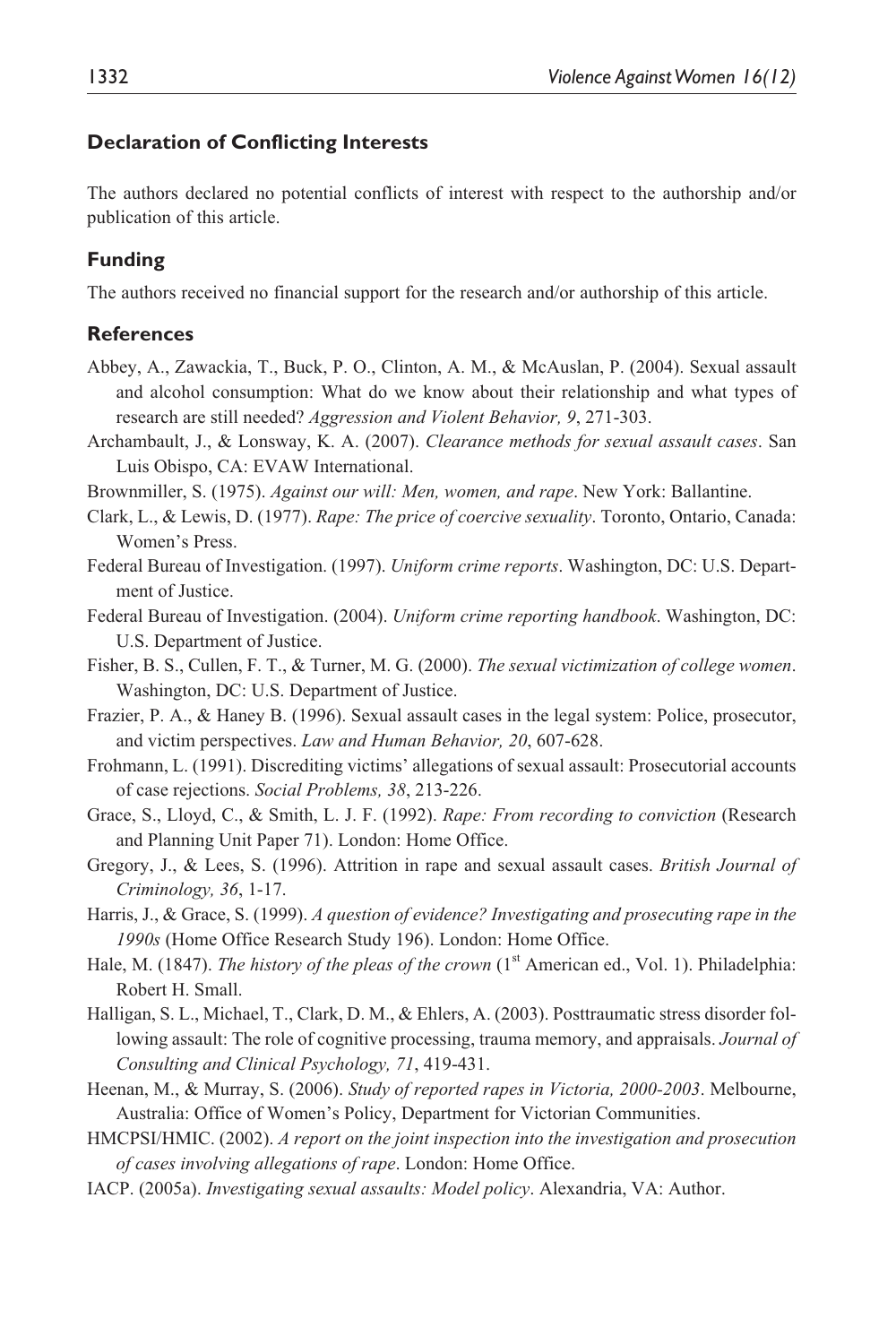- IACP. (2005b). *Investigating sexual assaults: Concepts and issues paper*. Alexandria, VA: Author.
- Jordan, J. (2004). Beyond belief? Police, rape and women's credibility. *Criminal Justice, 4*, 29-59.
- Kanin, E. J. (1994). False rape allegations. *Archives of Sexual Behavior, 23*, 81-87.
- Kelly, L., Lovett, J., & Regan, L. (2005). *A gap or chasm? Attrition in reported rape cases* (Home Office Research Study 293). London: Home Office Research, Development and Statistics Directorate.
- Lea, S. J., Lanvers, U., & Shaw, S. (2003). Attrition in rape cases. *British Journal of Criminology, 43*, 583-599.
- Lisak, D. (2007). False allegations of rape: A critique of Kanin. *Sexual Assault Report, 11*, 1-2, 6, 9.
- Lonsway, K. A., & Archambault, J. (2008). *Understanding the criminal justice response to sexual assault: Analysis of data from the Making a Difference project*. Unpublished manuscript.
- Lonsway, K. A., Archambault, J., & Berkowitz, A. B. (2007). *False reports: Moving beyond the issue to successfully investigate and prosecute non-stranger sexual assault*. San Luis Obispo, CA: EVAW International.
- McCahill, T. W., Meyer, L. C., & Fischman, A. M. (1979). *The aftermath of rape*. Lexington, MA: Lexington Books.
- MacDonald, H. (2008). The campus rape myth. *City Journal, 18*, 1. Retrieved on October 19, 2010, from http://www.city-journal.org/2008/18\_1\_campus\_rape.html
- Macy, R. J., Nurius, P. S., & Norris, J. (2007). Latent profiles among sexual assault survivors: Understanding survivors and their assault experiences. *Journal of Interpersonal Violence, 22*, 520-542.
- National Victim Center and the Crime Victims Research and Treatment Center. (1992). *Rape in America: A report to the nation*. Arlington, VA: Author.
- Perkins, C., & Klaus, P. (1996). *Criminal victimization 1994* (Report No. NCJ-158022). Washington, DC: Bureau of Justice Statistics, U.S. Department of Justice
- Roiphe, K. A. (1993, June 13). Date rape's other victim. *New York Times*, p. 26.
- Rumney, P. N. S. (2006). False allegations of rape. *Cambridge Law Journal, 65*, 128-158.
- Schafran, L. H. (1993). Women in the criminal justice system: Writing and reading about rape: A primer. *St. John's Law Review, 66*, 979-1045.
- Schuller, R. A., & Stewart, A. (2000). Police responses to sexual assault complaints: The role of perpetrator/complainant intoxication. *Law and Human Behavior, 24*, 535-551.
- Spohn, C., Beichner, D., & Davis-Frenzel, E. (2001). Prosecutorial justifications for sexual assault case rejection: Guarding the "gateway to justice." *Social Problems, 48*, 206-235.
- Ullman, S. E. (2003). A critical review of field studies on the link of alcohol and adult sexual assault in women. *Aggression and Violent Behavior, 8*, 471-486.

#### **Bios**

**David Lisak**, PhD, is an associate professor of psychology at the University of Massachusetts Boston. He has conducted research on the causes and consequences of interpersonal violence,